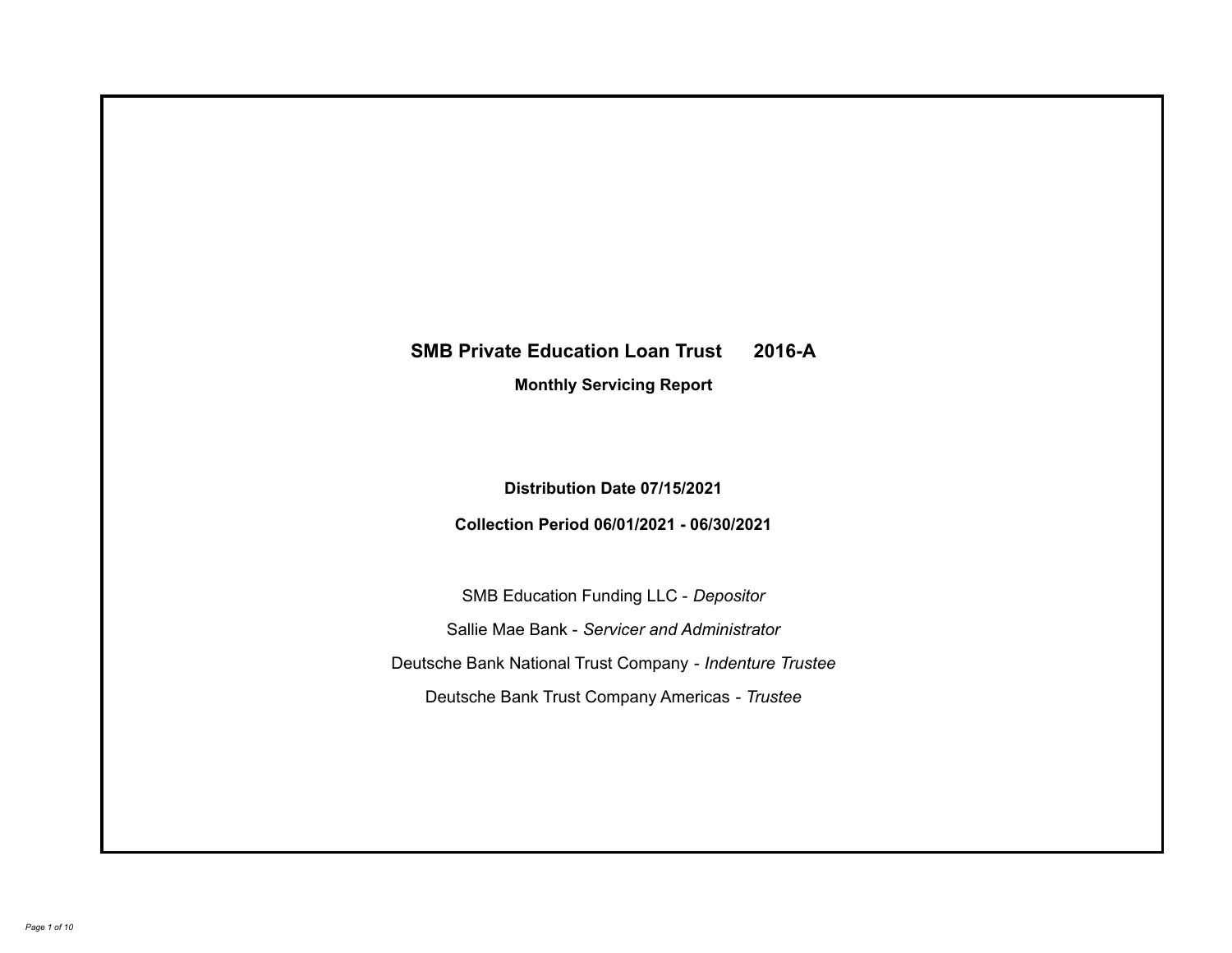A

| A | <b>Student Loan Portfolio Characteristics</b> |                                                 | Settlement Date<br>05/26/2016 | 05/31/2021       | 06/30/2021       |
|---|-----------------------------------------------|-------------------------------------------------|-------------------------------|------------------|------------------|
|   | <b>Principal Balance</b>                      |                                                 | \$585,861,635.84              | \$260,848,223.03 | \$256,351,131.30 |
|   | Interest to be Capitalized Balance            |                                                 | 32,367,510.93                 | 10,236,132.92    | 9,556,905.41     |
|   | Pool Balance                                  |                                                 | \$618,229,146.77              | \$271,084,355.95 | \$265,908,036.71 |
|   |                                               |                                                 |                               |                  |                  |
|   | Weighted Average Coupon (WAC)                 |                                                 | 8.16%                         | 7.71%            | 7.72%            |
|   | Weighted Average Remaining Term               |                                                 | 134.18                        | 126.77           | 126.59           |
|   | Number of Loans                               |                                                 | 53,959                        | 24,290           | 23,824           |
|   | Number of Borrowers                           |                                                 | 52,283                        | 23,426           | 22,979           |
|   | Pool Factor                                   |                                                 |                               | 0.438485240      | 0.430112424      |
|   |                                               | Since Issued Total Constant Prepayment Rate (1) |                               | 9.59%            | 9.58%            |
|   |                                               |                                                 |                               |                  |                  |
| B | <b>Debt Securities</b>                        | <b>Cusip/Isin</b>                               | 06/15/2021                    |                  | 07/15/2021       |
|   | A <sub>2</sub> A                              | 78449FAB7                                       | \$86,555,320.21               |                  | \$84,311,268.18  |
|   | A <sub>2</sub> B                              | 78449FAC5                                       | \$53,203,728.95               |                  | \$51,824,357.52  |
|   | B                                             | 78449FAD3                                       | \$50,000,000.00               |                  | \$50,000,000.00  |
|   |                                               |                                                 |                               |                  |                  |
| C | <b>Certificates</b>                           | <b>Cusip/Isin</b>                               | 06/15/2021                    |                  | 07/15/2021       |
|   | Residual                                      | 78449F101                                       | \$100,000.00                  |                  | \$100,000.00     |
|   |                                               |                                                 |                               |                  |                  |
| D | <b>Account Balances</b>                       |                                                 | 06/15/2021                    |                  | 07/15/2021       |
|   | Reserve Account Balance                       |                                                 | \$1,557,854.00                |                  | \$1,557,854.00   |
|   |                                               |                                                 |                               |                  |                  |

| <b>Asset / Liability</b>               | 06/15/2021      | 07/15/2021      |
|----------------------------------------|-----------------|-----------------|
| Overcollateralization Percentage       | 30.00%          | 30.00%          |
| Specified Overcollateralization Amount | \$81,325,306.79 | \$79,772,411.01 |
| Actual Overcollateralization Amount    | \$81,325,306.79 | \$79,772,411.01 |

(1) For additional information, see 'Since Issued CPR Methodology' found on page 11 of this report.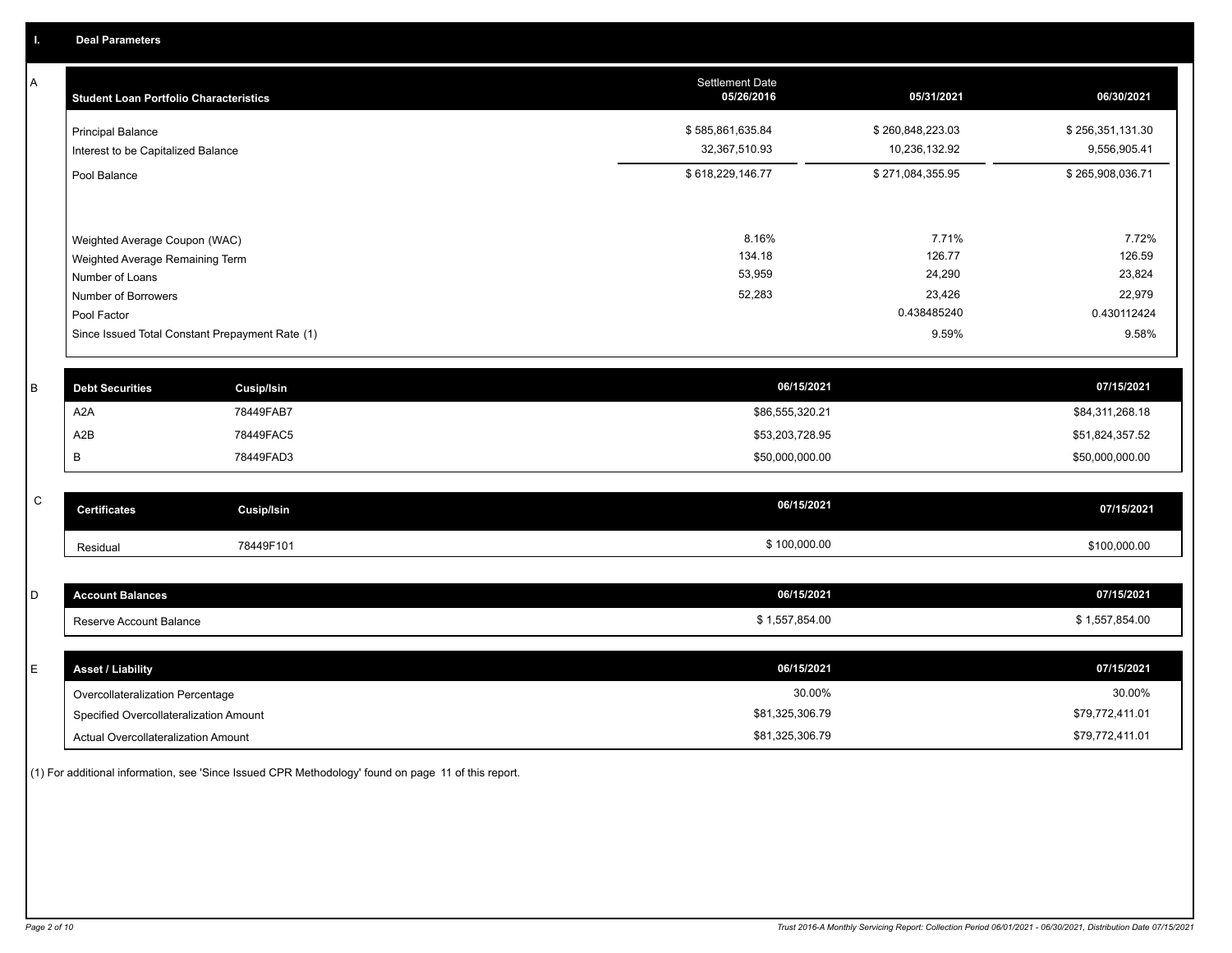| 4,849,927.93<br><b>Borrower Principal</b><br>0.00<br><b>Consolidation Activity Principal</b><br>0.00<br>Seller Principal Reimbursement<br>0.00<br>Servicer Principal Reimbursement<br>0.00<br>Delinquent Principal Purchases by Servicer<br>105,702.39<br><b>Other Principal Deposits</b><br>\$4,955,630.32<br><b>Total Principal Receipts</b><br>B<br><b>Student Loan Interest Receipts</b><br>1,382,833.84<br><b>Borrower Interest</b><br>0.00<br><b>Consolidation Activity Interest</b><br>0.00<br>Seller Interest Reimbursement<br>0.00<br>Servicer Interest Reimbursement<br>0.00<br>Delinquent Interest Purchases by Servicer<br>1,059.02<br>Other Interest Deposits<br>\$1,383,892.86<br><b>Total Interest Receipts</b><br>\$107,214.92<br>C<br><b>Recoveries on Realized Losses</b><br>\$155.36<br>D<br><b>Investment Income</b><br>\$0.00<br>Е<br><b>Funds Borrowed from Next Collection Period</b><br>\$0.00<br>F<br><b>Funds Repaid from Prior Collection Period</b><br>\$0.00<br>G<br>Loan Sale or Purchase Proceeds<br>\$0.00<br>н<br>Initial Deposits to Distribution Account<br>\$0.00<br><b>Excess Transferred from Other Accounts</b><br>\$0.00<br><b>Borrower Benefit Reimbursements</b><br>J<br>\$0.00<br><b>Other Deposits</b><br>Κ<br>\$0.00<br><b>Other Fees Collected</b><br>Г<br>\$6,446,893.46<br>М<br><b>AVAILABLE FUNDS</b><br>\$458,538.59<br>N<br>Non-Cash Principal Activity During Collection Period | Α | <b>Student Loan Principal Receipts</b> |  |
|-------------------------------------------------------------------------------------------------------------------------------------------------------------------------------------------------------------------------------------------------------------------------------------------------------------------------------------------------------------------------------------------------------------------------------------------------------------------------------------------------------------------------------------------------------------------------------------------------------------------------------------------------------------------------------------------------------------------------------------------------------------------------------------------------------------------------------------------------------------------------------------------------------------------------------------------------------------------------------------------------------------------------------------------------------------------------------------------------------------------------------------------------------------------------------------------------------------------------------------------------------------------------------------------------------------------------------------------------------------------------------------------------------------------------------------|---|----------------------------------------|--|
|                                                                                                                                                                                                                                                                                                                                                                                                                                                                                                                                                                                                                                                                                                                                                                                                                                                                                                                                                                                                                                                                                                                                                                                                                                                                                                                                                                                                                                     |   |                                        |  |
|                                                                                                                                                                                                                                                                                                                                                                                                                                                                                                                                                                                                                                                                                                                                                                                                                                                                                                                                                                                                                                                                                                                                                                                                                                                                                                                                                                                                                                     |   |                                        |  |
|                                                                                                                                                                                                                                                                                                                                                                                                                                                                                                                                                                                                                                                                                                                                                                                                                                                                                                                                                                                                                                                                                                                                                                                                                                                                                                                                                                                                                                     |   |                                        |  |
|                                                                                                                                                                                                                                                                                                                                                                                                                                                                                                                                                                                                                                                                                                                                                                                                                                                                                                                                                                                                                                                                                                                                                                                                                                                                                                                                                                                                                                     |   |                                        |  |
|                                                                                                                                                                                                                                                                                                                                                                                                                                                                                                                                                                                                                                                                                                                                                                                                                                                                                                                                                                                                                                                                                                                                                                                                                                                                                                                                                                                                                                     |   |                                        |  |
|                                                                                                                                                                                                                                                                                                                                                                                                                                                                                                                                                                                                                                                                                                                                                                                                                                                                                                                                                                                                                                                                                                                                                                                                                                                                                                                                                                                                                                     |   |                                        |  |
|                                                                                                                                                                                                                                                                                                                                                                                                                                                                                                                                                                                                                                                                                                                                                                                                                                                                                                                                                                                                                                                                                                                                                                                                                                                                                                                                                                                                                                     |   |                                        |  |
|                                                                                                                                                                                                                                                                                                                                                                                                                                                                                                                                                                                                                                                                                                                                                                                                                                                                                                                                                                                                                                                                                                                                                                                                                                                                                                                                                                                                                                     |   |                                        |  |
|                                                                                                                                                                                                                                                                                                                                                                                                                                                                                                                                                                                                                                                                                                                                                                                                                                                                                                                                                                                                                                                                                                                                                                                                                                                                                                                                                                                                                                     |   |                                        |  |
|                                                                                                                                                                                                                                                                                                                                                                                                                                                                                                                                                                                                                                                                                                                                                                                                                                                                                                                                                                                                                                                                                                                                                                                                                                                                                                                                                                                                                                     |   |                                        |  |
|                                                                                                                                                                                                                                                                                                                                                                                                                                                                                                                                                                                                                                                                                                                                                                                                                                                                                                                                                                                                                                                                                                                                                                                                                                                                                                                                                                                                                                     |   |                                        |  |
|                                                                                                                                                                                                                                                                                                                                                                                                                                                                                                                                                                                                                                                                                                                                                                                                                                                                                                                                                                                                                                                                                                                                                                                                                                                                                                                                                                                                                                     |   |                                        |  |
|                                                                                                                                                                                                                                                                                                                                                                                                                                                                                                                                                                                                                                                                                                                                                                                                                                                                                                                                                                                                                                                                                                                                                                                                                                                                                                                                                                                                                                     |   |                                        |  |
|                                                                                                                                                                                                                                                                                                                                                                                                                                                                                                                                                                                                                                                                                                                                                                                                                                                                                                                                                                                                                                                                                                                                                                                                                                                                                                                                                                                                                                     |   |                                        |  |
|                                                                                                                                                                                                                                                                                                                                                                                                                                                                                                                                                                                                                                                                                                                                                                                                                                                                                                                                                                                                                                                                                                                                                                                                                                                                                                                                                                                                                                     |   |                                        |  |
|                                                                                                                                                                                                                                                                                                                                                                                                                                                                                                                                                                                                                                                                                                                                                                                                                                                                                                                                                                                                                                                                                                                                                                                                                                                                                                                                                                                                                                     |   |                                        |  |
|                                                                                                                                                                                                                                                                                                                                                                                                                                                                                                                                                                                                                                                                                                                                                                                                                                                                                                                                                                                                                                                                                                                                                                                                                                                                                                                                                                                                                                     |   |                                        |  |
|                                                                                                                                                                                                                                                                                                                                                                                                                                                                                                                                                                                                                                                                                                                                                                                                                                                                                                                                                                                                                                                                                                                                                                                                                                                                                                                                                                                                                                     |   |                                        |  |
|                                                                                                                                                                                                                                                                                                                                                                                                                                                                                                                                                                                                                                                                                                                                                                                                                                                                                                                                                                                                                                                                                                                                                                                                                                                                                                                                                                                                                                     |   |                                        |  |
|                                                                                                                                                                                                                                                                                                                                                                                                                                                                                                                                                                                                                                                                                                                                                                                                                                                                                                                                                                                                                                                                                                                                                                                                                                                                                                                                                                                                                                     |   |                                        |  |
|                                                                                                                                                                                                                                                                                                                                                                                                                                                                                                                                                                                                                                                                                                                                                                                                                                                                                                                                                                                                                                                                                                                                                                                                                                                                                                                                                                                                                                     |   |                                        |  |
|                                                                                                                                                                                                                                                                                                                                                                                                                                                                                                                                                                                                                                                                                                                                                                                                                                                                                                                                                                                                                                                                                                                                                                                                                                                                                                                                                                                                                                     |   |                                        |  |
|                                                                                                                                                                                                                                                                                                                                                                                                                                                                                                                                                                                                                                                                                                                                                                                                                                                                                                                                                                                                                                                                                                                                                                                                                                                                                                                                                                                                                                     |   |                                        |  |
|                                                                                                                                                                                                                                                                                                                                                                                                                                                                                                                                                                                                                                                                                                                                                                                                                                                                                                                                                                                                                                                                                                                                                                                                                                                                                                                                                                                                                                     |   |                                        |  |
|                                                                                                                                                                                                                                                                                                                                                                                                                                                                                                                                                                                                                                                                                                                                                                                                                                                                                                                                                                                                                                                                                                                                                                                                                                                                                                                                                                                                                                     |   |                                        |  |
|                                                                                                                                                                                                                                                                                                                                                                                                                                                                                                                                                                                                                                                                                                                                                                                                                                                                                                                                                                                                                                                                                                                                                                                                                                                                                                                                                                                                                                     |   |                                        |  |
|                                                                                                                                                                                                                                                                                                                                                                                                                                                                                                                                                                                                                                                                                                                                                                                                                                                                                                                                                                                                                                                                                                                                                                                                                                                                                                                                                                                                                                     |   |                                        |  |
| \$106,761.41<br>O<br>Aggregate Purchased Amounts by the Depositor, Servicer or Seller                                                                                                                                                                                                                                                                                                                                                                                                                                                                                                                                                                                                                                                                                                                                                                                                                                                                                                                                                                                                                                                                                                                                                                                                                                                                                                                                               |   |                                        |  |
| \$0.00<br>P<br>Aggregate Loan Substitutions                                                                                                                                                                                                                                                                                                                                                                                                                                                                                                                                                                                                                                                                                                                                                                                                                                                                                                                                                                                                                                                                                                                                                                                                                                                                                                                                                                                         |   |                                        |  |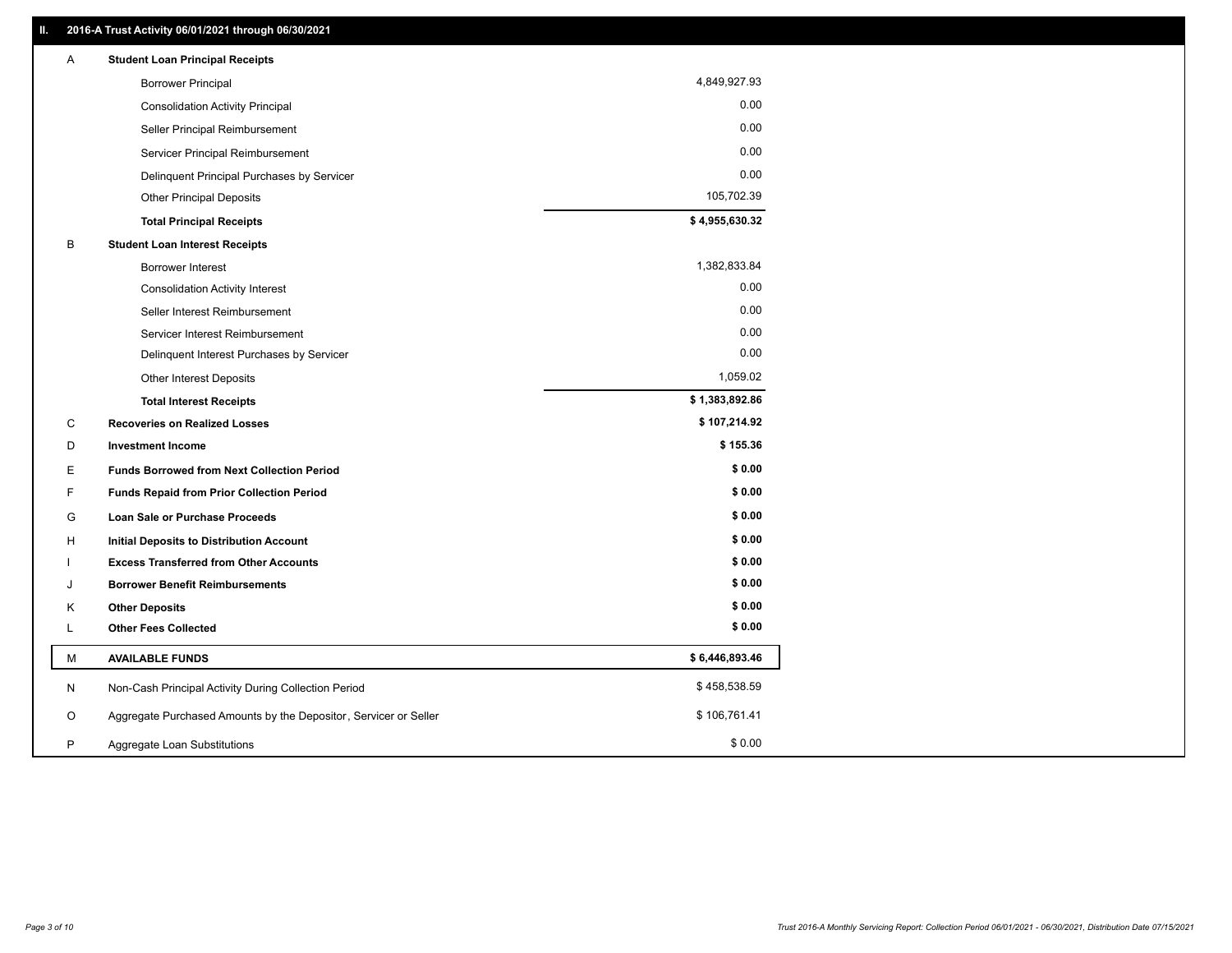|                   |                       |                          |            |                                                           | <b>Loans by Repayment Status</b> |                            |                   |         |                                                           |                |                            |
|-------------------|-----------------------|--------------------------|------------|-----------------------------------------------------------|----------------------------------|----------------------------|-------------------|---------|-----------------------------------------------------------|----------------|----------------------------|
|                   |                       |                          | 06/30/2021 |                                                           |                                  | 05/31/2021                 |                   |         |                                                           |                |                            |
|                   |                       | <b>Wtd Avg</b><br>Coupon | # Loans    | Principal and<br><b>Interest Accrued</b><br>to Capitalize | % of Principal                   | % of Loans in<br>Repay (1) | Wtd Avg<br>Coupon | # Loans | Principal and<br><b>Interest Accrued</b><br>to Capitalize | % of Principal | % of Loans in<br>Repay (1) |
| INTERIM:          | IN SCHOOL             | 8.86%                    | 422        | \$7,460,648.16                                            | 2.806%                           | $-$ %                      | 8.86%             | 515     | \$9,239,244.00                                            | 3.408%         | $-$ %                      |
|                   | GRACE                 | 8.67%                    | 259        | \$4,505,111.08                                            | 1.694%                           | $-$ %                      | 8.65%             | 229     | \$3,852,504.21                                            | 1.421%         | $-$ %                      |
|                   | <b>DEFERMENT</b>      | 8.56%                    | 1,592      | \$22,184,983.12                                           | 8.343%                           | $-$ %                      | 8.59%             | 1,661   | \$23,423,957.34                                           | 8.641%         | $-$ %                      |
| <b>REPAYMENT:</b> | <b>CURRENT</b>        | 7.57%                    | 20,483     | \$216,257,429.13                                          | 81.328%                          | 93.312%                    | 7.54%             | 20,844  | \$218,734,001.90                                          | 80.689%        | 93.249%                    |
|                   | 31-60 DAYS DELINQUENT | 7.99%                    | 258        | \$3,396,847.21                                            | 1.277%                           | 1.466%                     | 7.76%             | 249     | \$3,522,133.99                                            | 1.299%         | 1.502%                     |
|                   | 61-90 DAYS DELINQUENT | 7.54%                    | 136        | \$2,291,430.89                                            | 0.862%                           | 0.989%                     | 7.68%             | 122     | \$2,245,758.39                                            | 0.828%         | 0.957%                     |
|                   | > 90 DAYS DELINQUENT  | 8.23%                    | 92         | \$1,649,493.68                                            | 0.620%                           | 0.712%                     | 8.15%             | 101     | \$1,603,520.55                                            | 0.592%         | 0.684%                     |
|                   | <b>FORBEARANCE</b>    | 7.84%                    | 582        | \$8,162,093.44                                            | 3.070%                           | 3.522%                     | 7.78%             | 569     | \$8,463,235.57                                            | 3.122%         | 3.608%                     |
| <b>TOTAL</b>      |                       |                          | 23,824     | \$265,908,036.71                                          | 100.00%                          | 100.00%                    |                   | 24,290  | \$271,084,355.95                                          | 100.00%        | 100.00%                    |

Percentages may not total 100% due to rounding \*

1 Loans classified in "Repayment" include any loan for which interim interest only, \$25 fixed payments or full principal and interest payments are due.

|                |                                                                                                                              |                          |         |                                                                  | <b>Loans by Borrower Status</b> |                                |                          |         |                                                           |                |                                |
|----------------|------------------------------------------------------------------------------------------------------------------------------|--------------------------|---------|------------------------------------------------------------------|---------------------------------|--------------------------------|--------------------------|---------|-----------------------------------------------------------|----------------|--------------------------------|
|                |                                                                                                                              |                          |         | 06/30/2021                                                       |                                 |                                | 05/31/2021               |         |                                                           |                |                                |
|                |                                                                                                                              | <b>Wtd Avg</b><br>Coupon | # Loans | <b>Principal and</b><br><b>Interest Accrued</b><br>to Capitalize | % of Principal                  | % of Loans in<br>P&I Repay (2) | <b>Wtd Avg</b><br>Coupon | # Loans | Principal and<br><b>Interest Accrued</b><br>to Capitalize | % of Principal | % of Loans in<br>P&I Repay (2) |
| INTERIM:       | IN SCHOOL                                                                                                                    | 8.56%                    | 794     | \$13,272,072.58                                                  | 4.991%                          | $-$ %                          | 8.54%                    | 966     | \$16,074,783.40                                           | 5.930%         | $-$ %                          |
|                | <b>GRACE</b>                                                                                                                 | 8.31%                    | 483     | \$7,858,616.53                                                   | 2.955%                          | $-$ %                          | 8.33%                    | 453     | \$7,341,289.40                                            | 2.708%         | $-$ %                          |
|                | <b>DEFERMENT</b>                                                                                                             | 8.24%                    | 2,935   | \$39,769,243.76                                                  | 14.956%                         | $-$ %                          | 8.23%                    | 3,122   | \$42,902,060.61                                           | 15.826%        | $-$ %                          |
| P&I REPAYMENT: | <b>CURRENT</b>                                                                                                               | 7.52%                    | 18,565  | \$189,914,150.64                                                 | 71.421%                         | 92.637%                        | 7.49%                    | 18,726  | \$189,245,960.75                                          | 69.811%        | 92.420%                        |
|                | 31-60 DAYS DELINQUENT                                                                                                        | 8.03%                    | 245     | \$3,207,173.20                                                   | 1.206%                          | 1.564%                         | 7.74%                    | 234     | \$3,243,090.18                                            | 1.196%         | 1.584%                         |
|                | 61-90 DAYS DELINQUENT                                                                                                        | 7.51%                    | 130     | \$2,113,214.20                                                   | 0.795%                          | 1.031%                         | 7.67%                    | 121     | \$2,238,620.00                                            | 0.826%         | 1.093%                         |
|                | > 90 DAYS DELINQUENT                                                                                                         | 8.22%                    | 91      | \$1,642,308.27                                                   | 0.618%                          | 0.801%                         | 8.14%                    | 99      | \$1,575,316.04                                            | 0.581%         | 0.769%                         |
|                | <b>FORBEARANCE</b>                                                                                                           | 7.84%                    | 581     | \$8,131,257.53                                                   | 3.058%                          | 3.966%                         | 7.78%                    | 569     | \$8,463,235.57                                            | 3.122%         | 4.133%                         |
| <b>TOTAL</b>   | Percentages may not total 100% due to rounding                                                                               |                          | 23,824  | \$265,908,036.71                                                 | 100.00%                         | 100.00%                        |                          | 24,290  | \$271,084,355.95                                          | 100.00%        | 100.00%                        |
|                | 2 Loans classified in "P&I Repayment" includes only those loans for which scheduled principal and interest payments are due. |                          |         |                                                                  |                                 |                                |                          |         |                                                           |                |                                |

To conform with company standard reporting these sections now include Princial and Interest Accrued to Capitalize .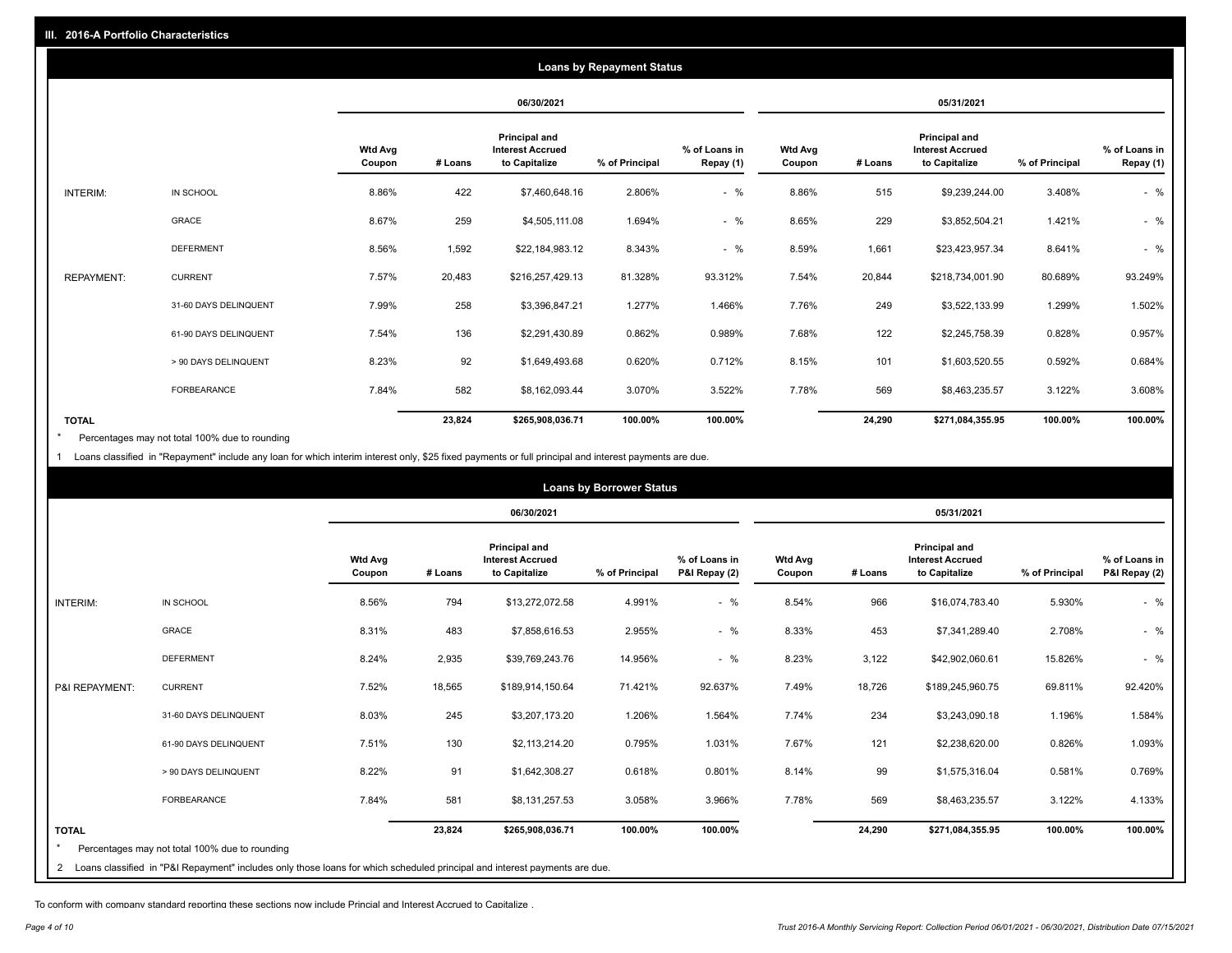|                                                                                                  | 6/30/2021        | 5/31/2021        |
|--------------------------------------------------------------------------------------------------|------------------|------------------|
| Pool Balance                                                                                     | \$265,908,036.71 | \$271,084,355.95 |
| Total # Loans                                                                                    | 23,824           | 24,290           |
| Total # Borrowers                                                                                | 22,979           | 23,426           |
| Weighted Average Coupon                                                                          | 7.72%            | 7.71%            |
| Weighted Average Remaining Term                                                                  | 126.59           | 126.77           |
| Percent of Pool - Cosigned                                                                       | 93.3%            | 93.3%            |
| Percent of Pool - Non Cosigned                                                                   | 6.7%             | 6.7%             |
| Borrower Interest Accrued for Period                                                             | \$1,631,176.08   | \$1,711,789.10   |
| Outstanding Borrower Interest Accrued                                                            | \$12,000,808.43  | \$12,787,120.65  |
| Gross Principal Realized Loss - Periodic *                                                       | \$528,796.36     | \$407,263.91     |
| Gross Principal Realized Loss - Cumulative *                                                     | \$26,041,191.23  | \$25,512,394.87  |
| Recoveries on Realized Losses - Periodic                                                         | \$107,214.92     | \$57,431.75      |
| Recoveries on Realized Losses - Cumulative                                                       | \$3,975,948.78   | \$3,868,733.86   |
| Net Losses - Periodic                                                                            | \$421,581.44     | \$349,832.16     |
| Net Losses - Cumulative                                                                          | \$22,065,242.45  | \$21,643,661.01  |
| Non-Cash Principal Activity - Capitalized Interest                                               | \$991,059.73     | \$498,929.66     |
| Since Issued Total Constant Prepayment Rate (CPR) (1)                                            | 9.58%            | 9.59%            |
| <b>Loan Substitutions</b>                                                                        | \$0.00           | \$0.00           |
| <b>Cumulative Loan Substitutions</b>                                                             | \$0.00           | \$0.00           |
| <b>Unpaid Servicing Fees</b>                                                                     | \$0.00           | \$0.00           |
| <b>Unpaid Administration Fees</b>                                                                | \$0.00           | \$0.00           |
| <b>Unpaid Carryover Servicing Fees</b>                                                           | \$0.00           | \$0.00           |
| Note Interest Shortfall                                                                          | \$0.00           | \$0.00           |
| Loans in Modification                                                                            | \$22,696,778.89  | \$23,649,053.91  |
| % of Loans in Modification as a % of Loans in Repayment (P&I)                                    | 11.53%           | 12.05%           |
|                                                                                                  |                  |                  |
| % Annualized Gross Principal Realized Loss - Periodic as a %<br>of Loans in Repayment (P&I) * 12 | 3.22%            | 2.49%            |
|                                                                                                  |                  |                  |
| % Gross Principal Realized Loss - Cumulative as a % of<br>Original Pool Balance                  | 4.21%            | 4.13%            |

\* In accordance with the Servicer's current policies and procedures, after September 1, 2017 loans subject to bankruptcy claims generally will not be reported as a charged- off unless and until they are delinquent for 120

(1) For additional information, see 'Since Issued CPR Methodology' found on page 11 of this report.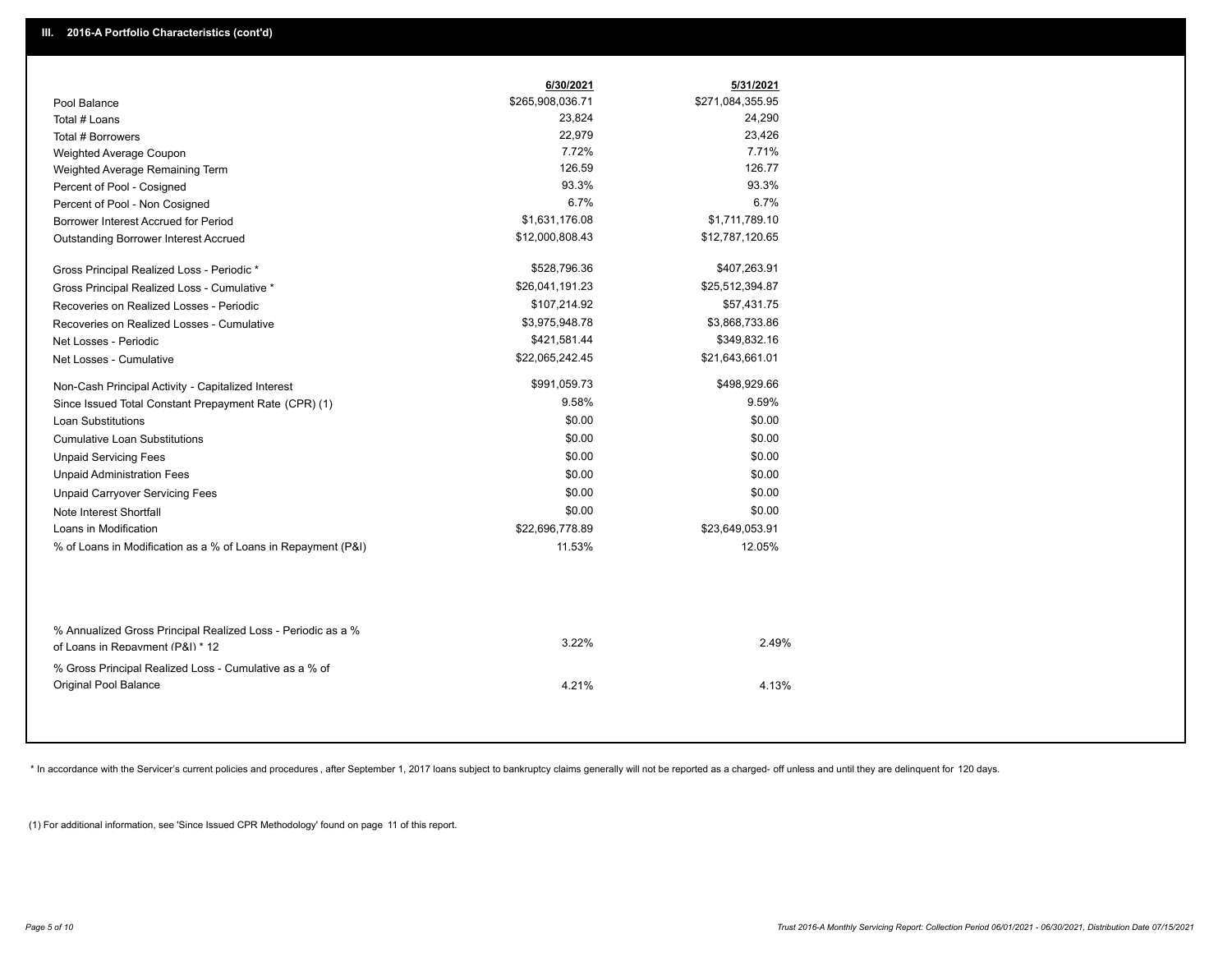#### **Loan Program**  A

|                                    | Weighted<br>Average | # LOANS  | <b>\$ AMOUNT</b> | $%$ *    |
|------------------------------------|---------------------|----------|------------------|----------|
| - Smart Option Interest-Only Loans | 6.71%               | 4,750    | \$35,470,216.85  | 13.339%  |
| - Smart Option Fixed Pay Loans     | 7.70%               | 6,445    | \$85,982,050.31  | 32.335%  |
| - Smart Option Deferred Loans      | 7.98%               | 12,629   | \$144,455,769.55 | 54.325%  |
| - Other Loan Programs              | $0.00\%$            | $\Omega$ | \$0.00           | 0.000%   |
| <b>Total</b>                       | 7.72%               | 23,824   | \$265,908,036.71 | 100.000% |

\* Percentages may not total 100% due to rounding

B

C

**Index Type**

|                       | Weighted<br>Average | # LOANS  | \$ AMOUNT        | $%$ *    |
|-----------------------|---------------------|----------|------------------|----------|
| - Fixed Rate Loans    | 7.91%               | 5,053    | \$65,969,082.45  | 24.809%  |
| - LIBOR Indexed Loans | 7.66%               | 18,771   | \$199,938,954.26 | 75.191%  |
| - Other Index Rates   | $0.00\%$            | $\Omega$ | \$0.00           | 0.000%   |
| <b>Total</b>          | 7.72%               | 23,824   | \$265,908,036.71 | 100.000% |

\* Percentages may not total 100% due to rounding

# **Weighted Average Recent FICO**

|              |             | <b>\$ AMOUNT</b> | $%$ *     |
|--------------|-------------|------------------|-----------|
| $0 - 639$    | 1,504       | \$18,387,574.07  | 6.915%    |
| 640 - 669    | 1,517       | \$17,984,774.27  | 6.764%    |
| 670 - 699    | 2,445       | \$27,641,665.61  | 10.395%   |
| 700 - 739    | 4,979       | \$58,047,815.15  | 21.830%   |
| $740 +$      | 13,379      | \$143,846,207.61 | 54.096%   |
| $N/A^{(1)}$  | $\mathbf 0$ | \$0.00           | $0.000\%$ |
| <b>Total</b> | 23,824      | \$265,908,036.71 | 100.000%  |

To conform with company standard reporting these sections now include Princial and Interest Accrued to Capitalize .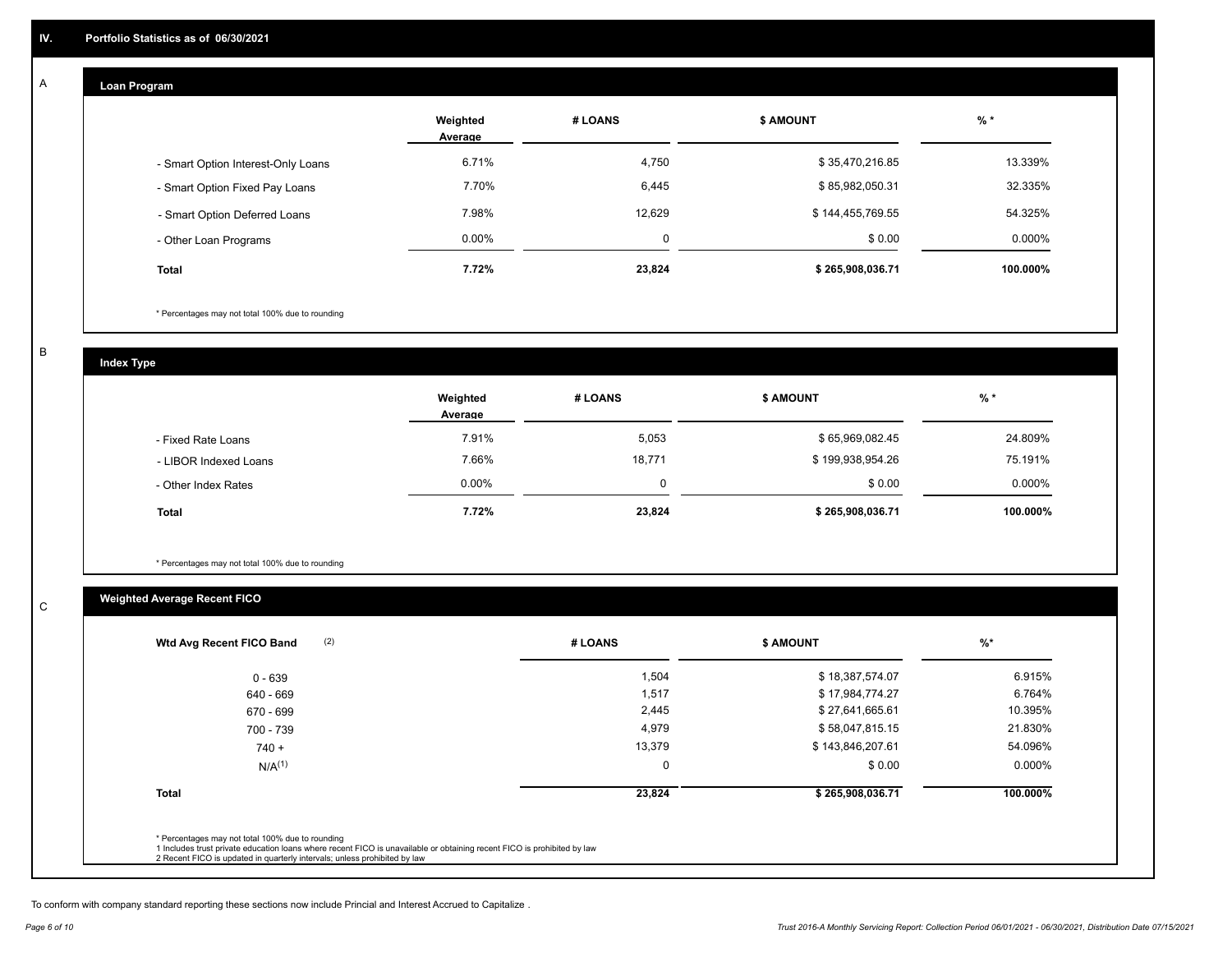| V. | 2016-A Reserve Account, Principal Distribution, and R-2 Certificate Calculations     |                  |
|----|--------------------------------------------------------------------------------------|------------------|
| А. | <b>Reserve Account</b>                                                               |                  |
|    | Specified Reserve Account Balance                                                    | \$1,557,854.00   |
|    | Actual Reserve Account Balance                                                       | \$1,557,854.00   |
| В. | <b>Principal Distribution Amount</b>                                                 |                  |
|    | i.<br>Class A Notes Outstanding                                                      | \$139,759,049.16 |
|    | Pool Balance<br>ii.                                                                  | \$265,908,036.71 |
|    | First Priority Principal Distribution Amount (i - ii)<br>iii.                        | \$0.00           |
|    | Class A and B Notes Outstanding<br>iv.                                               | \$189,759,049.16 |
|    | First Priority Principal Distribution Amount<br>v.                                   | \$0.00           |
|    | Pool Balance<br>vi.                                                                  | \$265,908,036.71 |
|    | Specified Overcollateralization Amount<br>vii.                                       | \$79,772,411.01  |
|    | Regular Principal Distribution Amount (if (iv > 0, (iv - v) - (vi - vii))<br>viii.   | \$3,623,423.46   |
|    | Pool Balance<br>ix.                                                                  | \$265,908,036.71 |
|    | 10% of Initial Pool Balance<br>х.                                                    | \$61,822,914.68  |
|    | First Priority Principal Distribution Amount<br>xi.                                  | \$0.00           |
|    | Regular Principal Distribution Amount<br>xii.                                        | \$3,623,423.46   |
|    | Available Funds (after payment of waterfall items A through I)<br>xiii.              | \$2,255,942.19   |
|    | xiv. Additional Principal Distribution Amount (if(vi <= x,min(xiii, vi - xi - xii))) | \$0.00           |
| C. | R-2 Certificate                                                                      |                  |
|    | <b>Previous Notional Balance</b>                                                     | \$37,490,591.00  |
|    | Shortfall of Principal                                                               | \$0.00           |
|    | Shortfall of Interest                                                                | \$0.00           |
|    | <b>Current Notional Balance</b>                                                      | \$37,490,591.00  |
|    | Excess Distribution Allocated (1)                                                    | \$636,182.06     |
|    |                                                                                      |                  |
|    |                                                                                      |                  |

1. Until the notional amount of the R-2 Certificate is reduced to zero and if there is excess cash through the distribution available it will be distributed to the R-2 Certificate, otherwise the amount will be zero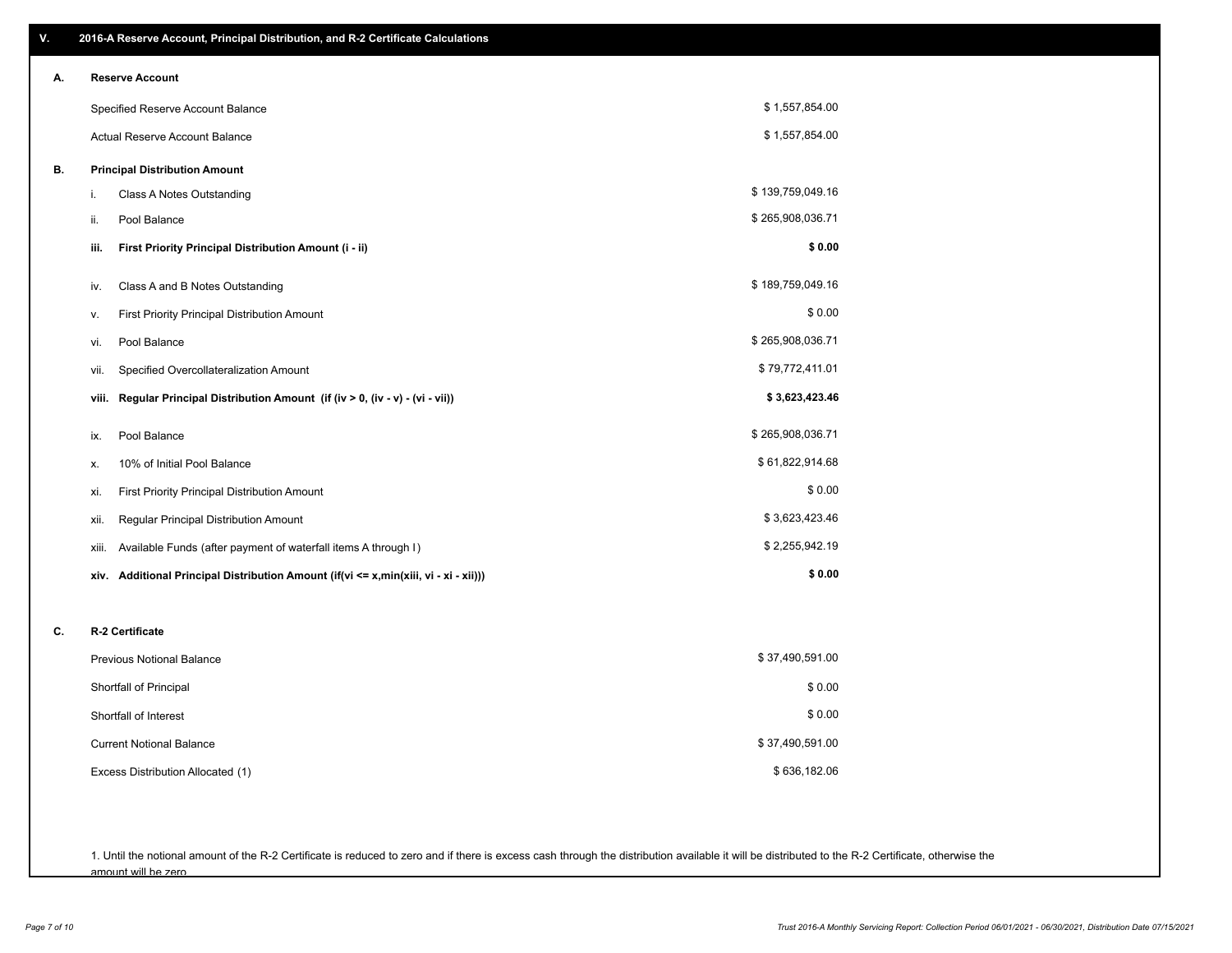|                                                         | Paid           | <b>Funds Balance</b> |
|---------------------------------------------------------|----------------|----------------------|
| <b>Total Available Funds</b>                            |                | \$6,446,893.46       |
| <b>Trustee Fees</b><br>A                                | \$13,125.00    | \$6,433,768.46       |
| <b>Servicing Fees</b><br>B                              | \$174,381.11   | \$6,259,387.35       |
| C<br>i. Administration Fees                             | \$8,333.00     | \$6,251,054.35       |
| ii. Unreimbursed Administrator Advances plus any Unpaid | \$0.00         | \$6,251,054.35       |
| Class A Noteholders Interest Distribution Amount<br>D   | \$264,485.37   | \$5,986,568.98       |
| Е<br>First Priority Principal Payment                   | \$0.00         | \$5,986,568.98       |
| F.<br>Class B Noteholders Interest Distribution Amount  | \$107,203.33   | \$5,879,365.65       |
| G<br><b>Reinstatement Reserve Account</b>               | \$0.00         | \$5,879,365.65       |
| H<br>Regular Principal Distribution                     | \$3,623,423.46 | \$2,255,942.19       |
| <b>Carryover Servicing Fees</b>                         | \$0.00         | \$2,255,942.19       |
| Additional Principal Distribution Amount<br>J           | \$0.00         | \$2,255,942.19       |
| Κ<br>Unpaid Expenses of Trustee                         | \$0.00         | \$2,255,942.19       |
| Unpaid Expenses of Administrator<br>L                   | \$0.00         | \$2,255,942.19       |
| M<br>i. Remaining Funds to the R-1 Certificateholder(s) | \$1,619,760.13 | \$636,182.06         |
| ii. Remaining Funds to the R-2 Certificateholder(s)     | \$636,182.06   | \$0.00               |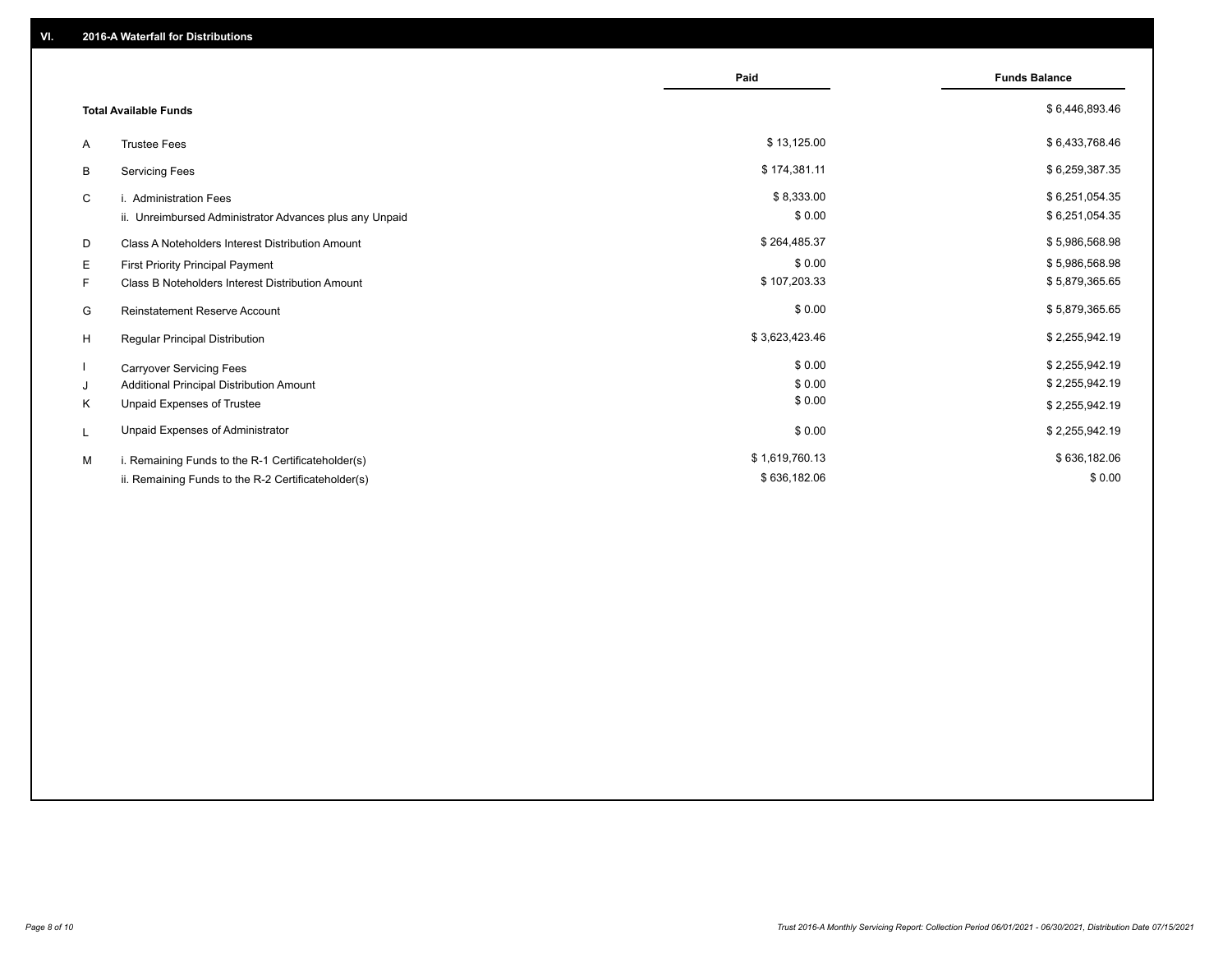| <b>Distribution Amounts</b>                                |                         |                         |                         |
|------------------------------------------------------------|-------------------------|-------------------------|-------------------------|
|                                                            | A <sub>2</sub> A        | A <sub>2</sub> B        | B                       |
| Cusip/Isin                                                 | 78449FAB7               | 78449FAC5               | 78449FAD3               |
| <b>Beginning Balance</b>                                   | \$86,555,320.21         | \$53,203,728.95         | \$50,000,000.00         |
| Index                                                      | <b>FIXED</b>            | <b>LIBOR</b>            | <b>LIBOR</b>            |
| Spread/Fixed Rate                                          | 2.70%                   | 1.50%                   | 2.50%                   |
| Record Date (Days Prior to Distribution)                   | 1 NEW YORK BUSINESS DAY | 1 NEW YORK BUSINESS DAY | 1 NEW YORK BUSINESS DAY |
| <b>Accrual Period Begin</b>                                | 6/15/2021               | 6/15/2021               | 6/15/2021               |
| <b>Accrual Period End</b>                                  | 7/15/2021               | 7/15/2021               | 7/15/2021               |
| <b>Daycount Fraction</b>                                   | 0.08333333              | 0.08333333              | 0.08333333              |
| Interest Rate*                                             | 2.70000%                | 1.57288%                | 2.57288%                |
| <b>Accrued Interest Factor</b>                             | 0.002250000             | 0.001310733             | 0.002144067             |
| <b>Current Interest Due</b>                                | \$194,749.47            | \$69,735.90             | \$107,203.33            |
| Interest Shortfall from Prior Period Plus Accrued Interest | $\mathcal{S}$ -         | $\mathsf{\$}$ -         | $\mathsf{\$}$ -         |
| <b>Total Interest Due</b>                                  | \$194,749.47            | \$69,735.90             | \$107,203.33            |
| <b>Interest Paid</b>                                       | \$194,749.47            | \$69,735.90             | \$107,203.33            |
| <b>Interest Shortfall</b>                                  | $$ -$                   | $$ -$                   | $\mathsf{\$}$ -         |
| <b>Principal Paid</b>                                      | \$2,244,052.03          | \$1,379,371.43          | $\mathsf{\$}$ -         |
| <b>Ending Principal Balance</b>                            | \$84,311,268.18         | \$51,824,357.52         | \$50,000,000.00         |
| Paydown Factor                                             | 0.010293817             | 0.010293817             | 0.000000000             |
| <b>Ending Balance Factor</b>                               | 0.386748937             | 0.386748937             | 1.000000000             |

\* Pay rates for Current Distribution. For the interest rates applicable to the next distribution date, please see https://www.salliemae.com/about/investors/data/SMBabrate.txt.

**VII. 2016-A Distributions**